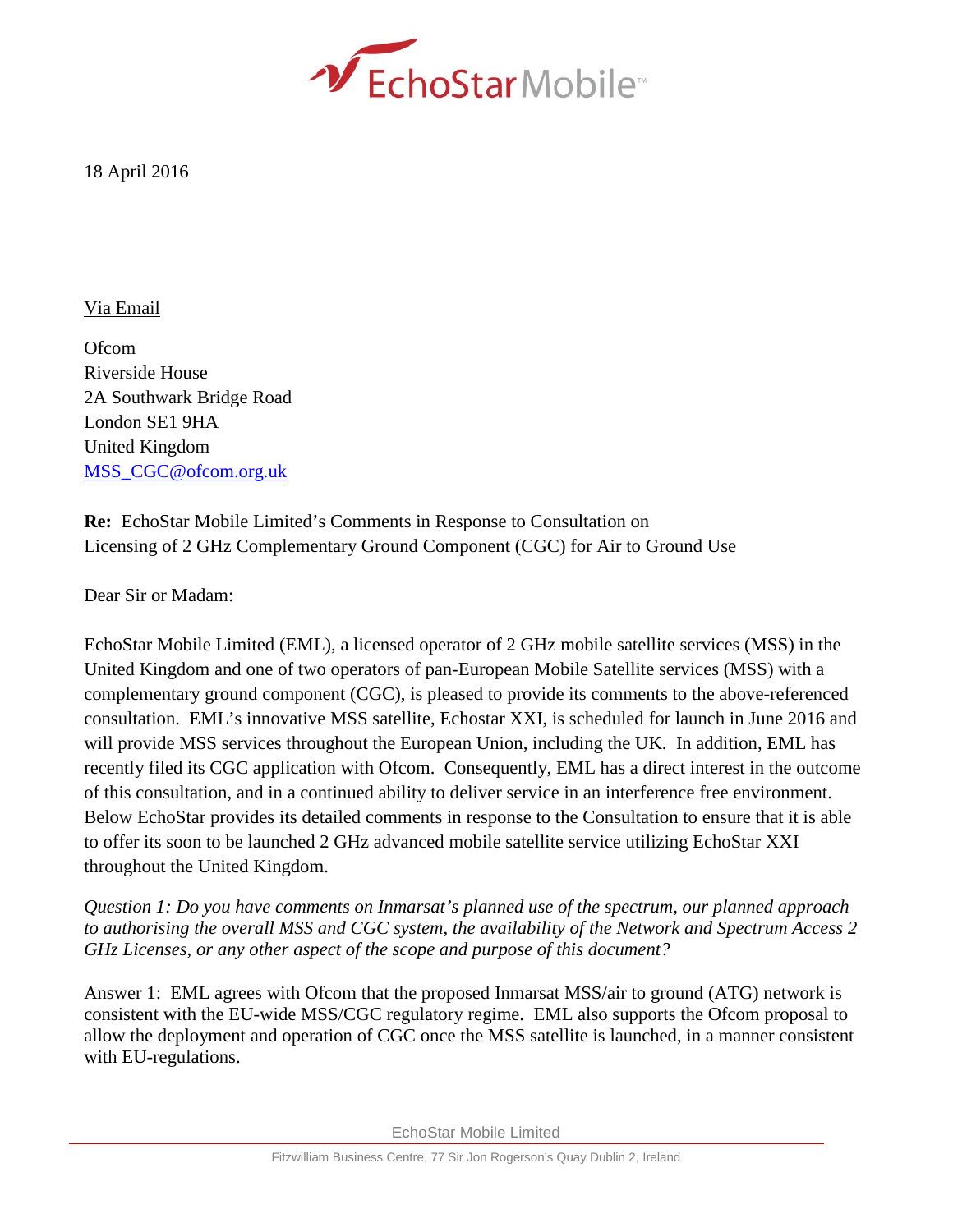We believe there are two issues that warrant further consideration. These are:

- i. Ofcom's proposed technical rules do not ensure that EML's adjacent operations for MSS/CGC will be protected, and
- ii. The fee structures proposed for Ofcom's Spectrum Access and Network Licenses for CGC vary significantly. EML generally has no objections to the proposed fee structure for the Network Licenses, and as we refine our business case for CGC deployment, we trust Ofcom will be willing to work with EML, as it has with Inmarsat, to craft a regulatory fee mechanism which is fair and which promotes spectrum efficiency.

## *Question 2: Do you have any comments on the technical conditions we propose to include in the Network 2 GHz License?*

Answer 2: EML has been actively engaged in CEPT consideration of 2 GHz Air-To-Ground (ATG) services to ensure interference free operation for adjacent band services, including EML's 2 GHz operations. However, to date EML does not have access to the specific technical detail necessary to determine unquestionably whether Inmarsat's planned ATG services will result in harmful interference to EML's adjacent band services. EML has made numerous requests of Inmarsat to provide this information, but none has been provided. Instead, EML has had to rely on generalized information which may or may not reflect Inmarsat's planned operations. And just last week, Inmarsat has requested MSS coordination in the S band, despite the higher priority of the EML ITU filings.

EML has evaluated potential interference scenarios and adjacent channel use cases, investigating various parameters of frequency, space, time and power to achieve compatible operation. EML's compatibility analysis results and impact analysis showed the following, for one of the use cases. Considering EML's MSS station as the victim (2185-2200 MHz) and Inmarsat's ATG CGC base stations as the aggressor (2170-2185 MHz), compatibility could be achieved most clearly with a guard band from Inmarsat's spectrum resource. The amount of a guard band would need to be analyzed further. However, since Inmarsat is the aggressor and is operating under lower ITU priority, it is clear that any required guard band to protect the primary mobile satellite service must come from Inmarsat's spectrum allocation. The reasons for interference included but were not limited to: a high gain (14 dBi) directional Rx antenna is employed by the victim station; and the EML antenna is generally pointed upward in the direction of interfering ATG CGC base stations in the worst case. Therefore, compatibility is not achieved and would require improvement with significant mitigation techniques or restrictions. Inmarsat's system technical parameters and planned operations are extremely important for evaluating and ultimately controlling potential interference into EML's system. We urge Ofcom to seek additional information from Inmarsat on their system so that the required technical analysis could be completed.

One possible proposal to mitigate risk in terms of potential harmful interference from Inmarsat's ATG CGC network into EML's CGC network is for Ofcom to require Inmarsat to comply with the technical conditions on aeronautical CGC described in CEPT ECC Report 233, with regards to the transmission characteristics of Aeronautical CGC ground stations. While this will address this risk it will not address the risk imposed by Inmarsat's MSS or CGC ATG service into EML's MSS service. That Report concludes that the following technical conditions on Aeronautical CGC ground stations are necessary to ensure that unwanted emissions from these stations will not cause interference to mobile networks in the adjacent bands or to conventional CGCs of MSS systems in the 2 GHz MSS band. The statement from CEPT ECC Report 233, "conventional CGCs of MSS systems in the 2 GHz MSS band," refers to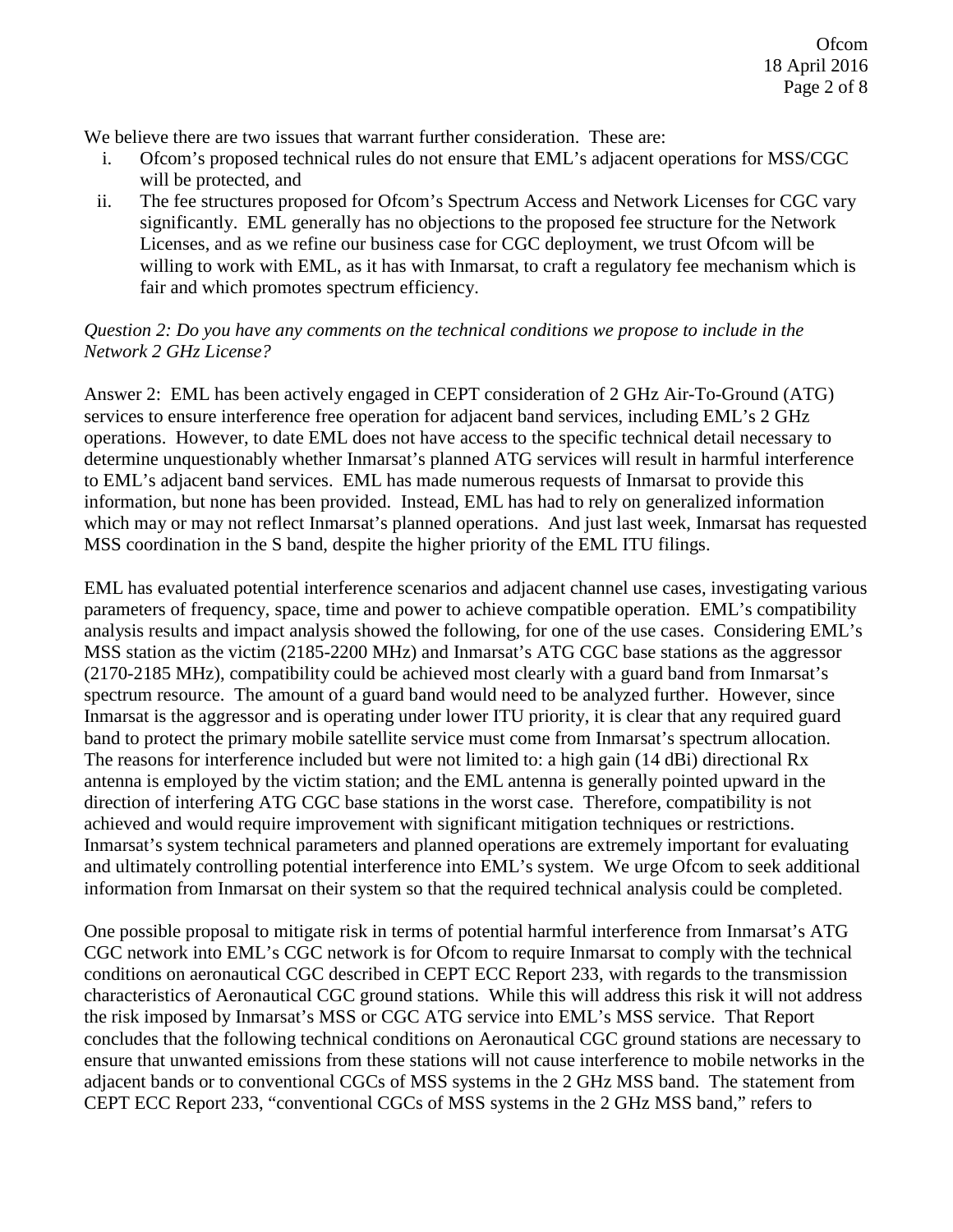EML's CGCs.<sup>[1](#page-2-0)</sup> Therefore, the conditions of CEPT ECC Report 233 should be applied and will likely assist in protecting EML's adjacent channel operations (both MSS and CGC) from Inmarsat's ATG operations. We recapitulate them here:

- 1. Maximum Output power at antenna connector: **47 dBm**
- 2. Directional sector antenna with Maximum Antenna Gain: **15 dBi**
- 3. Channel Bandwidth: **2 x 10 MHz (FDD)**
	- Requirements analysis performed in Report 233 assume aeronautical CGC signal is a 10 MHz carrier.
- 4. Therefore from #1 #3 above, each sector is to have a maximum EIRP of**: 62 dBm / 10 MHz**
- 5. Antenna up-tilt (minimum): **10°**
	- ECC Report 233 is based on antenna up-tilt of 10 degrees. Therefore the antenna should not be pointed closer to the horizon (ground) as it might lead to an increase in interference on the ground in the adjacent band.
- 6. The vertical Antenna pattern in **Figure 5 of ECC Report 233 should be adhered to.[2](#page-2-1)**
	- Relaxing the antenna pattern in the direction of the ground will result in a significant increase in interference on the ground.

In addition, the following requirements from ECC Report 233 for the CGC Aeronautical Terminal must be adopted:

- 1. Maximum Transmit power at antenna connector: **37 dBm**
	- Note: In ETSI EN 302 574-2 V1.1.5, undergoing Public Enquiry
- 2. Omni-directional antenna with Maximum Antenna Gain: **3 dBi**
- 3. Channel Bandwidth: **2 x 10 MHz (FDD)**
	- Requirements analysis performed in Report 233 assume aeronautical CGC signal is a 10 MHz carrier.
- 4. Therefore from #1 #3 above, the UT EIRP must be limited to **40 dBm / 10 MHz**
- 5. Minimum altitude above ground level for operation: **1000 meters**
	- The terminal must not be allowed to operate below this altitude
	- Note: 1000 meters in ETSI EN 302 574-2 V1.1.5, undergoing Public Enquiry
- 6. Antenna Type: **Figure 6 of ECC Report 233 should be adhered to.**[3](#page-2-2)
- 7. The ECC 233 report identifies two PFD masks for aeronautical terminals: one in the band 1920- 1980 MHz to protect ECN base stations (that can also be applied to protect conventional CGCs of other MSS systems in the 2 GHz MSS band), and another one in the band 2010-2025 MHz to protect DA2GC base stations.
	- Require compliance of PFD mask

To summarize the above proposed conditions of CEPT ECC Report 233, the Ofcom technical conditions in the license proposal do not include the following, key requirements necessary to protect adjacent

 $\overline{\phantom{a}}$ 

<span id="page-2-1"></span><span id="page-2-0"></span><sup>&</sup>lt;sup>1</sup> See ECC Report 233, page 2, EXECUTIVE SUMMARY.<br><sup>2</sup> See ECC Report 233, page 15, Section 5.1.1, Aeronautical Complementary Ground Component characteristics.<br><sup>3</sup> See ECC Report 233, page 16, Section 5.1.2, Aeronautical

<span id="page-2-2"></span>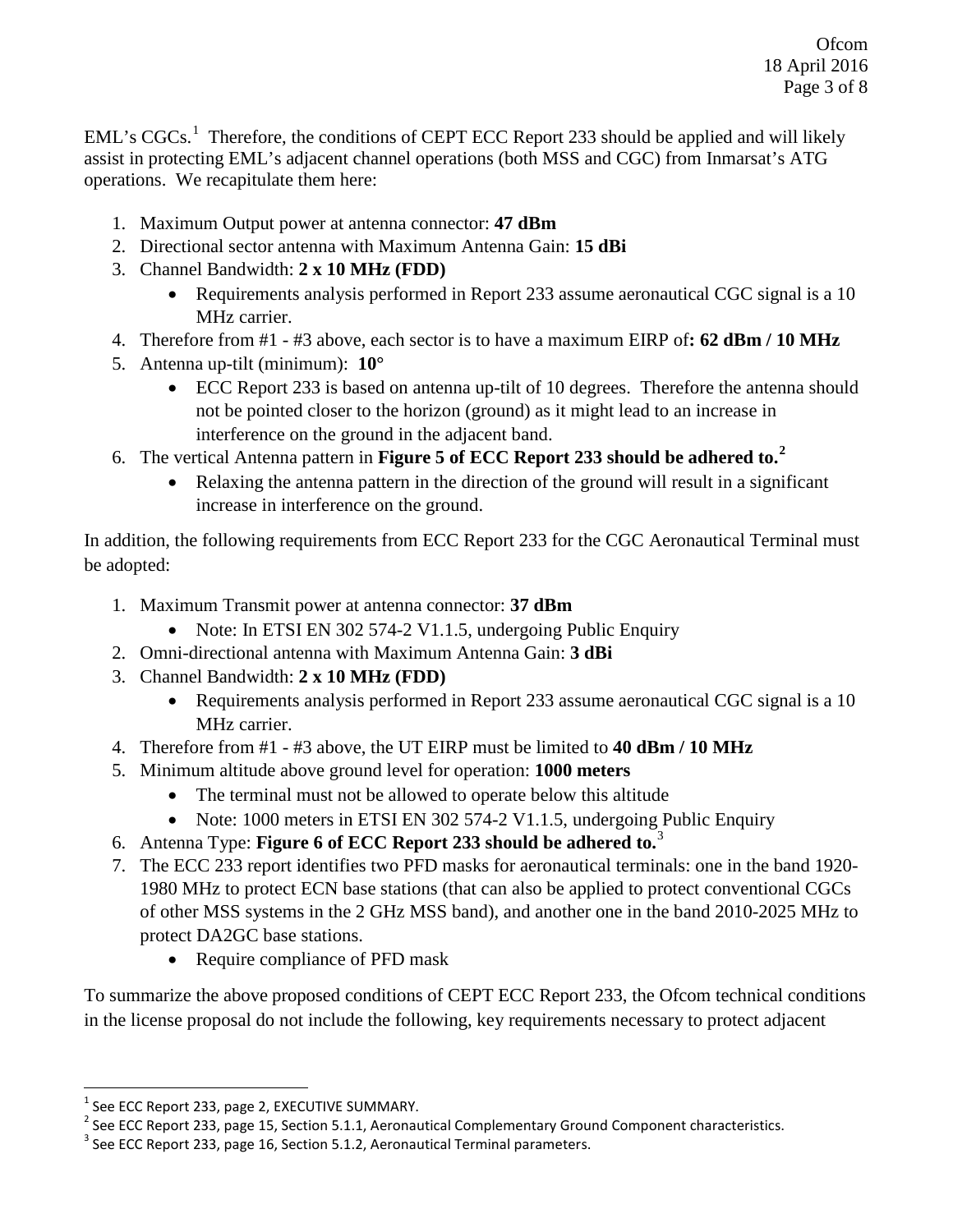services. Deviating and not requiring the conditions of ECC Report 233 not only invalidate the reports analysis, but potentially could cause additional, unacceptable interference to adjacent services.

- $\triangleright$  CGC BS EIRP in 10 MHz Bandwidth Ofcom value not equivalent to the value used in ECC Report 233 (see below)
- $\triangleright$  CGC BS Antenna up-tilt (minimum): 10°
- $\triangleright$  CGC BS Vertical Antenna pattern in Figure 5
- Aeronautical Terminal EIRP
- $\triangleright$  Aeronautical Terminal Antenna in Figure 6
- $\triangleright$  PFD Masks

Ofcom proposes to include technical conditions in the license that take into account compatibility studies undertaken by CEPT (ECC Report 233) to safeguard adjacent users, both in-band and adjacent, from harmful interference. Below, EML summarizes and comments on the technical license conditions proposed by Ofcom.

Ofcom proposes to include in the license:

- 1. Maximum Permissible Transmitted Power (The maximum mean power transmitted in the permitted assigned frequency block shall not exceed the more stringent of:
	- a. 62 dBm/5 MHz EIRP
	- b. 55dBm / MHz EIRP

|           |               |                                           | <b>Ofcom - Technical License conditions</b>  |                                           |                                                |                                                      |                                            |  |
|-----------|---------------|-------------------------------------------|----------------------------------------------|-------------------------------------------|------------------------------------------------|------------------------------------------------------|--------------------------------------------|--|
|           |               |                                           | <b>Maximum Permissible Transmitted Power</b> |                                           |                                                |                                                      |                                            |  |
|           | →             | 62 dBm/5 MHz (5 MHz RBW)                  |                                              |                                           |                                                |                                                      |                                            |  |
| Proposed  | $\rightarrow$ | 55 dBm/1 MHz (1 MHz RBW)                  |                                              |                                           |                                                |                                                      |                                            |  |
|           |               | Converted below to 1 and 10 MHz RBW       |                                              | Formula:                                  |                                                |                                                      |                                            |  |
| Converted | $\rightarrow$ |                                           | 65.0 (10 MHz RBW)                            | =(62 dBm)+10*LOG10(10000000/5000000)      |                                                |                                                      |                                            |  |
|           | →             |                                           | 55.0 (1 MHz RBW)                             | =(62 dBm)-10*LOG10(5000000/1000000)       |                                                |                                                      |                                            |  |
|           |               |                                           |                                              |                                           |                                                |                                                      |                                            |  |
|           |               | <b>CEPT - ECC Report 233 Requirements</b> |                                              |                                           |                                                |                                                      |                                            |  |
|           |               |                                           | 47 dBm                                       | Maximum Output power at antenna connector |                                                |                                                      |                                            |  |
|           |               |                                           | 15 dBi                                       |                                           |                                                | Directional sector antenna with Maximum Antenna Gain |                                            |  |
|           |               |                                           | 10 MHz                                       | Channel Bandwidth                         |                                                |                                                      |                                            |  |
|           | →             |                                           | 62.0 dBm/10 MHz                              | EIRP Maximum (10 MHz RBW)                 |                                                |                                                      |                                            |  |
|           |               | Converted below to 1 and 5 MHz RBW        |                                              |                                           | Formula:                                       |                                                      |                                            |  |
|           |               |                                           | 59.0 dBm                                     | (5 MHz RBW)                               | $= (62$ dBm $) - 10 *$ LOG10(10000000/5000000) |                                                      |                                            |  |
|           |               |                                           | 52.0 dBm                                     | (1 MHz RBW)                               |                                                |                                                      | $=(62$ dBm $)-10*$ LOG10(10000000/1000000) |  |

- The proposed "Maximum Permissible Transmitted Power" of 62 dBm/5 MHz EIRP is equivalent to 65 dBm/10 MHz EIRP and 3 dB higher than ECC Report 233.
- The proposed limit of 65 dBm/10 MHz EIRP increase the Emissions into the adjacent bands and exceed the conditions of CEPT ECC Report 233.
- EML recommends the limit and conditions of CEPT ECC Report 233.
- 2. Permissible out-of-block emissions The permissible out-of-block emission limit for the downlink use of frequencies is provided in the Table below: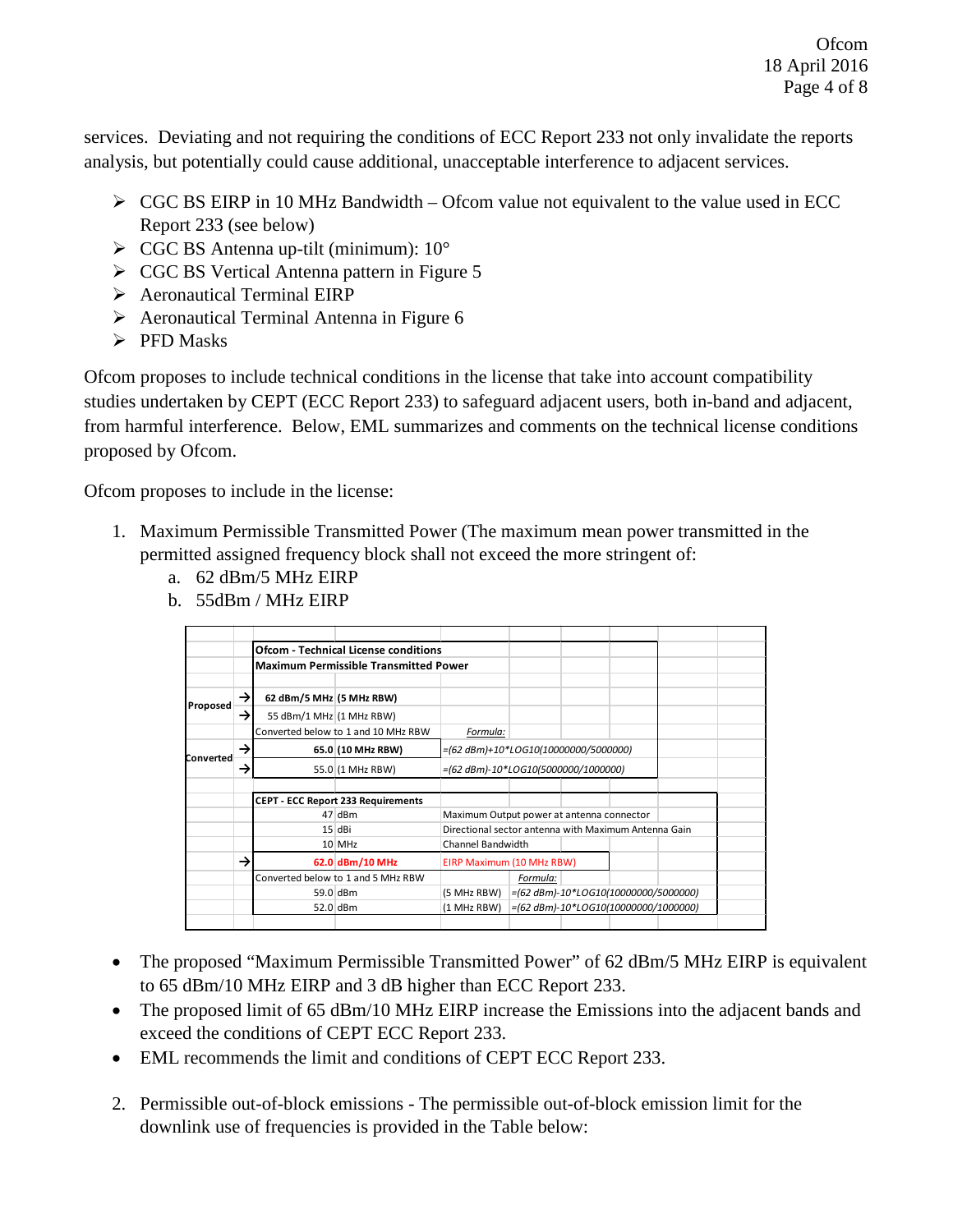- a. Where:
	- i. frequency offset is from the relevant block edge (in MHz);
	- ii. the lower block edge is the lower frequency of the "permitted assigned frequency block"; and
	- iii. the upper block edge is the upper frequency of the "permitted assigned frequency block"."

| Offset from relevant block edge         | <b>Maximum mean EIRP for</b><br>out-of-block emissions |  |  |
|-----------------------------------------|--------------------------------------------------------|--|--|
| -1.5 to -10 MHz (lower block edge)      | $+3.5$ dBm/MHz                                         |  |  |
| -1 to -1.5 MHz (lower block edge)       | $-9.5$ dBm/30 kHz                                      |  |  |
| $-1$ to $-0.2$ MHz (lower block edge)   | Linear from -9.5 dBm/30 kHz<br>to $+2.5$ dBm/30 kHz    |  |  |
| $-0.2$ to 0.0 MHz (lower block edge)    | $+2.5$ dBm/30 kHz                                      |  |  |
| $0.0$ to $+0.2$ MHz (upper block edge)  | $+2.5$ dBm/30 kHz                                      |  |  |
| +0.2 to +1.0 MHz (upper block edge)     | Linear from $+2.5$ dBm/30 kHz<br>to -9.5 dBm/30 kHz    |  |  |
| $+1.0$ to $+1.5$ MHz (upper block edge) | $-9.5$ dBm/30 kHz                                      |  |  |
| +1.5 to +10 MHz (upper block edge)      | $+3.5$ dBm/MHz                                         |  |  |

| <b>Ofcom - Technical License conditions</b> |                                                     |                                                                                                                               |
|---------------------------------------------|-----------------------------------------------------|-------------------------------------------------------------------------------------------------------------------------------|
| Permissible out-of-block emissions          | Draft ETSI EN 302 574-1 V2.1.0 (2016-03)            |                                                                                                                               |
|                                             |                                                     | Table 28: Spectrum emission mask values for                                                                                   |
|                                             |                                                     | Aeronautical CGC for 5 MHz, 10 MHz and 15                                                                                     |
| Offset from relevant block edge             | <b>Maximum mean EIRP for out-of-block emissions</b> | MHz channel bandwidth                                                                                                         |
| -1.5 to -10 MHz (lower block edge)          | $+3.5$ dBm/MHz                                      | $-11.5$ dBm/MHz                                                                                                               |
| -1 to -1.5 MHz (lower block edge)           | -9.5 dBm/30 kHz                                     | $-24.5$ dBm/30 kHz                                                                                                            |
| -1 to -0.2 MHz (lower block edge)           | Linear from -9.5 dBm/30 kHz to +2.5 dBm/30 kHz      | $-12,5$ dBm $-15 \times \left[ \int_{c}^{2} f_{\perp} \text{offset} - \left( \frac{\text{CBw}}{2} + 0.215 \right) \right]$ dB |
| -0.2 to 0.0 MHz (lower block edge)          | +2.5 dBm/30 kHz                                     | -12.5 dBm/30 kHz                                                                                                              |
|                                             |                                                     |                                                                                                                               |
| $0.0$ to $+0.2$ MHz (upper block edge)      | +2.5 dBm/30 kHz                                     | -12.5 dBm/30 kHz                                                                                                              |
| +0.2 to +1.0 MHz (upper block edge)         | Linear from +2.5 dBm/30 kHz to -9.5 dBm/30 kHz      | $-12,5$ dBm $-15 \times \left[ \int_{0}^{2\pi} f_0 \right]$ offset $-\left( \frac{CBw}{2} + 0.215 \right)$ dB                 |
| +1.0 to +1.5 MHz (upper block edge)         | -9.5 dBm/30 kHz                                     | -24.5 dBm/30 kHz                                                                                                              |
| +1.5 to +10 MHz (upper block edge)          | +3.5 dBm/MHz                                        | $-11.5$ dBm/MHz                                                                                                               |
|                                             |                                                     | *Extrapolated values - see actual Table below                                                                                 |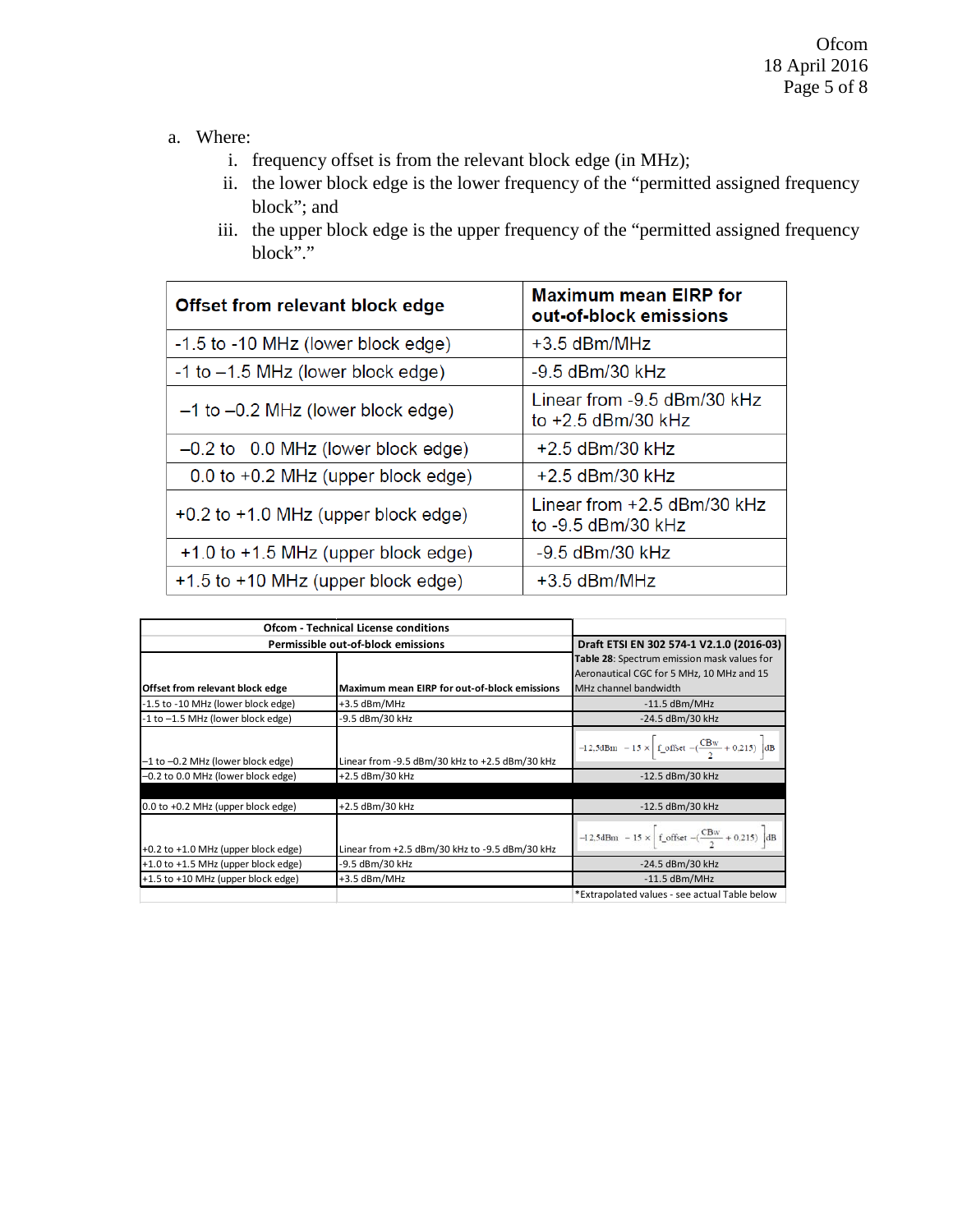| <b>Frequency offset of</b><br>measurement filter -3 dB<br>point, $\Delta f$  | <b>Frequency offset of measurement</b><br>filter centre frequency, f offset                                                                                                                                         | <b>Maximum level</b>                                                                                       | Measuremen<br>t bandwidth |
|------------------------------------------------------------------------------|---------------------------------------------------------------------------------------------------------------------------------------------------------------------------------------------------------------------|------------------------------------------------------------------------------------------------------------|---------------------------|
|                                                                              |                                                                                                                                                                                                                     |                                                                                                            |                           |
| $\frac{\text{CBw}}{2} \leq \Delta f < \frac{\text{CBw}}{2} + 200 \text{kHz}$ | $\frac{\text{CBw}}{2} + 15 \text{ kHz} \leq \text{f\_offset} < \frac{\text{CBw}}{2} + 215 \text{ kHz}$                                                                                                              | $-12.5$ dBm                                                                                                | 30 kHz                    |
|                                                                              | $\frac{\text{CBw}}{2} + 200 \text{kHz} \leq \Delta f < \frac{\text{CBw}}{2} + 1 \text{MHz}$ $\left  \frac{\text{CBw}}{2} + 215 \text{kHz} \leq f_{\text{offset}} < \frac{\text{CBw}}{2} + 1,015 \text{MHz} \right $ | $-12,5$ dBm $-15 \times \left  f_{\text{offset}} - \left( \frac{\text{CBw}}{2} + 0.215 \right) \right $ dB | 30 kHz                    |
|                                                                              | $\frac{CBw}{2} + 1 \text{ MHz} \leq \Delta f < \frac{CBw}{2} + 1,5 \text{ MHz}$ $\frac{CBw}{2} + 1,015 \text{ MHz} \leq f_{\text{offset}} < \frac{CBw}{2} + 1,5 \text{ MHz}$                                        | $-24.5$ dBm                                                                                                | 30 kHz                    |
| $\frac{\text{CBw}}{2}$ + 1,5 MHz $\leq \Delta f < \Delta f_{\text{max}}$     | $\frac{\text{CBw}}{2} + 1,5 \text{ MHz} \leq f_{\text{offset}} < f_{\text{offset}}$                                                                                                                                 | $-11.5$ dBm                                                                                                | 1 MHz                     |

Table 28: Spectrum emission mask values for Aeronautical CGC for 5 MHz, 10 MHz and 15 MHz channel bandwidth

## **Table 28, Draft ETSI EN 302 574-1 V2.1.0 (2016-03)**

- Ofcom's proposed permissible out-of-block emission limit for the downlink use of frequencies is not correlating to the ETSI EN 302 574-1.
- The "Maximum mean EIRP for out-of-block emissions" appears to be 15 dB difference from ETSI EN 302 574-1, which is equivalent to the Inmarsat's CGC base stations antenna gain.
- EML proposes to revise Ofcom's Table and require the spectrum emission mask values of ETSI EN 302 574-1 and adhere to requirements of ETSI EN 302 574-1, Sections 6, Table 28. Table 28 is similar to Table 46 of ETSI EN 302 574-1 for technical requirements specifications for conventional CGC E-UTRA.

EML has concluded that the requirements from ECC Report 233 are necessary to address potential interference issues. For example the ECC Report 233 found with regard to the aeronautical terminals operating in the aeronautical CGC system, that in some cases (for example when the aeronautical terminal is transmitting with high power at low altitudes) interference issues could potentially occur in to DA2GC ground stations, ECN base stations in adjacent bands, or in conventional CGCs of MSS systems in the 2 GHz MSS band. Therefore, mitigation techniques and /or specific planning are needed to provide compatibility between the services and the systems studied.

A more specific example for requiring the ECC Report 233 conditions listed above would be the following. Relaxing the antenna pattern in the direction of the ground will result with a significant increase in interference on the ground. Combined with a deviation from the antenna up-tilt specification of 10 degrees pointed closer to the horizon (ground), this might lead to a significant increase in interference on the ground in the adjacent band. Ofcom's view is that if the antenna was pointed closer to the horizon it might lead to a small increase in interference on the ground in the adjacent band at large distances from the base station. Consequentially, EML concludes the technical conditions Ofcom is proposing on Inmarsat's 2 GHz network license will not be sufficient to protect against harmful interference.

As previously stated, however, these requirements in ECC Report 233 were derived without specific consideration of the interference impact of Inmarsat's ATG CGC operations on EML's adjacent band MSS and CGC, and only considered interference to adjacent band terrestrial services. Imposing these requirements may not be sufficient. Ultimately, this issue may conceivably be resolved through network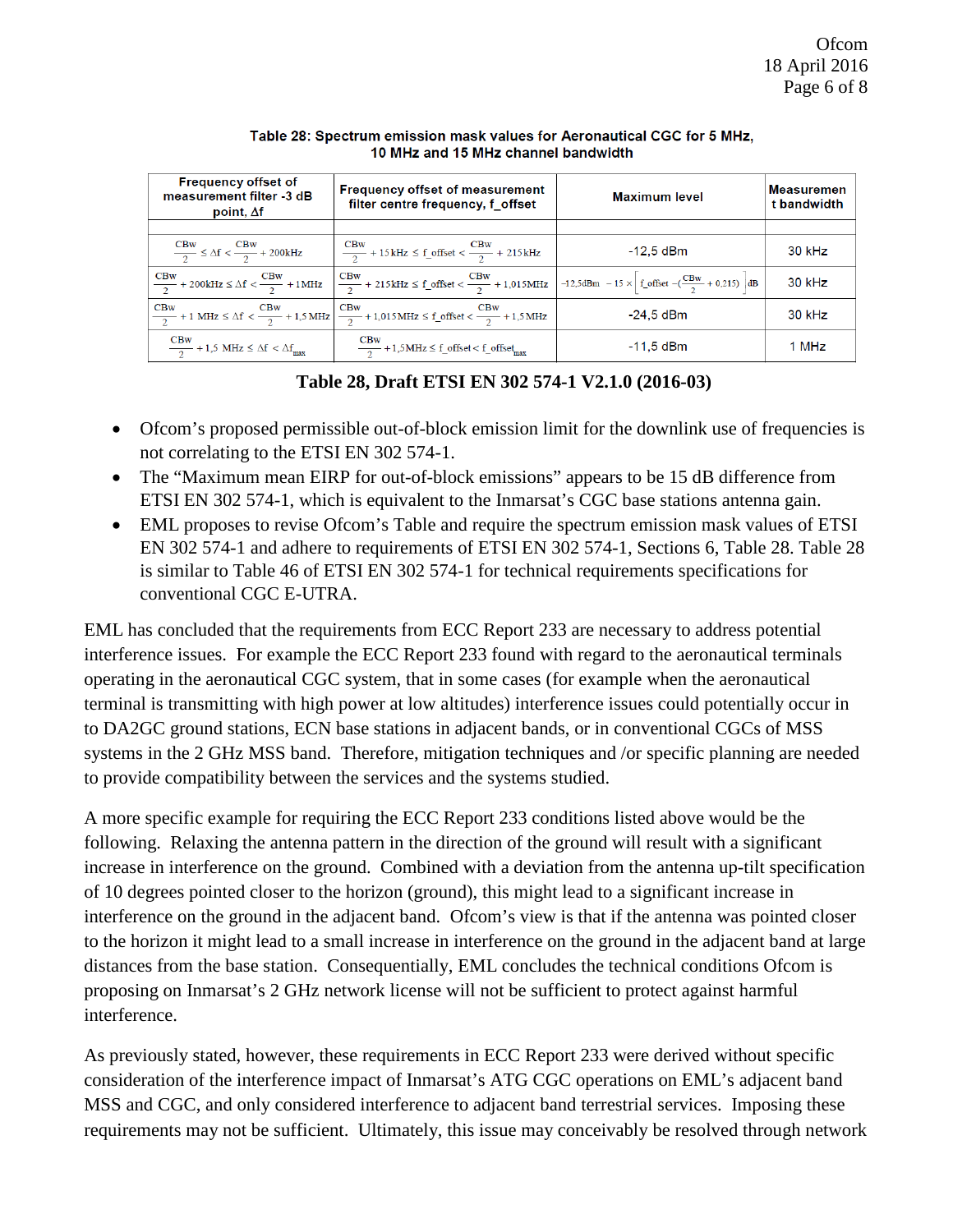coordination, and EML therefore urges Ofcom to encourage Inmarsat to initiate coordination with EML for its MSS satellite. Ofcom should not act on the technical issues associated with this consultation until that coordination is successfully completed.

Barring such an approach, Ofcom should instead immediately initiate a new consultation on the required technical parameters for adjacent channel operations of MSS/CGC operators.

If, despite EML's strong concern of the potential for interference from Inmarsat's ATG CGC into EML's MSS and CGC operations, the issuance of the Inmarsat CGC license goes ahead, EML respectfully requests that Ofcom adopt rules that require Inmarsat immediately to cease operations should harmful interference occur into EML's MSS or CGC operations.

## *Question 3: Do you have any comments on our proposals for the fee level, fee structure and implementation of the location factor for the fee for the Network 2 GHz License?*

Answer 3: EML appreciates Ofcom's proposed site specific fee structure for the CGC Network License product aimed at Air to Ground services with incentives to locate base stations in less developed parts of the United Kingdom. This fee structure may only be most appropriate for an ATG network, which currently is not the plan for EML. In addition, Ofcom's Spectrum Access authorisation assumes UK-wide coverage and imposes fees based on administrative incentive pricing (AIP).<sup>[4](#page-6-0)</sup> However, the method applied by Ofcom to compute the AIP is not appropriate to CGC technology. The way Ofcom has computed the level of AIP does not take into account the unique constraints imposed on CGC business and operations by the spectrum award process and the network architecture. Specifically, it does not consider the unique costs associated with a CGC network: there is no operation of CGC in advance of the associated MSS (ergo no cash flow), no CGC operation beyond 18 months following the failure of the satellite component, the need for satellite redundancy, the necessity to provide MSS in all EU Member States, the necessity to have CGC operations under the same network and resource management systems as the satellite, and the cost of the satellite itself. We therefore consider using the same metrics to arrive at AIP costs for CGC as those used for GSM 1800 MHz to be inappropriate.

In summary of this point, Ofcom's network authorisation fee structure is currently derived from the UKwide model but, in this case, would be applied to a site-specific model (where the fee paid for each site includes a location-based multiplier based on population density). This approach incentivises operators to install CGC base stations in areas with lower population densities, since doing so will be cheaper than making deployments in more populated areas. However, given our planned CGC mobile-broadband service offering which we recently applied for, there is a clear need for CGC deployment in more *densely* populated areas, to deliver a quality of service consistent with alternative LTE offerings.

In view of these considerations, the proposed spectrum access and network fees do not price our planned CGC service offering fairly, and inhibit the deployment that was foreseen by the original Decision. To address this regulatory imbalance, we ask Ofcom to consider, as part of this Air-to-Ground consultation, the fees appropriate for a terrestrial deployment of wireless broadband services, as it has done for air to ground CGC.

l

<span id="page-6-0"></span> $^4$  Administrative Incentive Pricing – a structure whereby an operator is to pay a price for the bandwidth used which is valued upon its potential economic worth and not simply the administrative costs of licensing the operator.